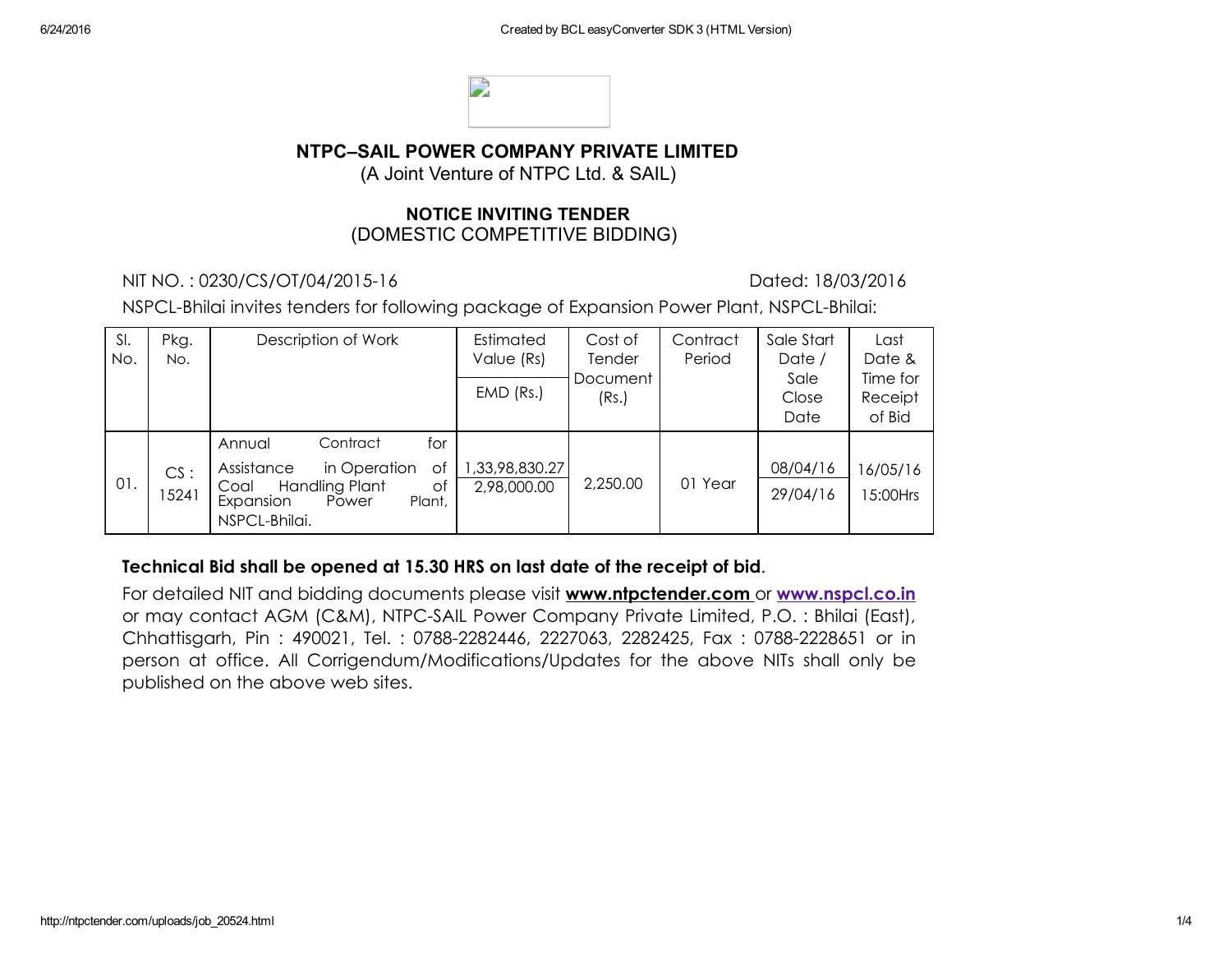### QUALIFYING REQUIREMENT

## 1. Annual Contract for Assistance in Operation of Coal Handling Plant of Expansion Power Plant, NSPCL-Bhilai.

- 1. The agency s hould have valid P .F regis tr ati on number .
- 2. The bidder s houl d have an average tur nov er during the las t 3 years endi ng 31st Marc h of the previ ous financi al year, not l ess than Rs.

# 17 0.46 La kh.

- 3. The b idder shoul d have experience of executi ng operati on assi s tanc e/manpower s uppl y for oper ati on or mai ntenanc e/ r outi ne mai ntenance c ontr ac t i n Power Plant of capaci ty 200MW or mor e, duri ng las t 7 years endi ng last day of the month previ ous to the one in which bids are invited of the foll owing value :-
	- Singl e O rder having a v alue not less than Rs . 136.37 L akh. OR
	- Two Or der s havi ng a val ue not l es s than Rs . 85.23 Lakh. OR
	- Three Or der s having a value not less than Rs . 68.19 L akh.

#### Note: T he ex ecuted va lues for cla use 3 sha ll be consid ered inclusiv e of serv ice tax .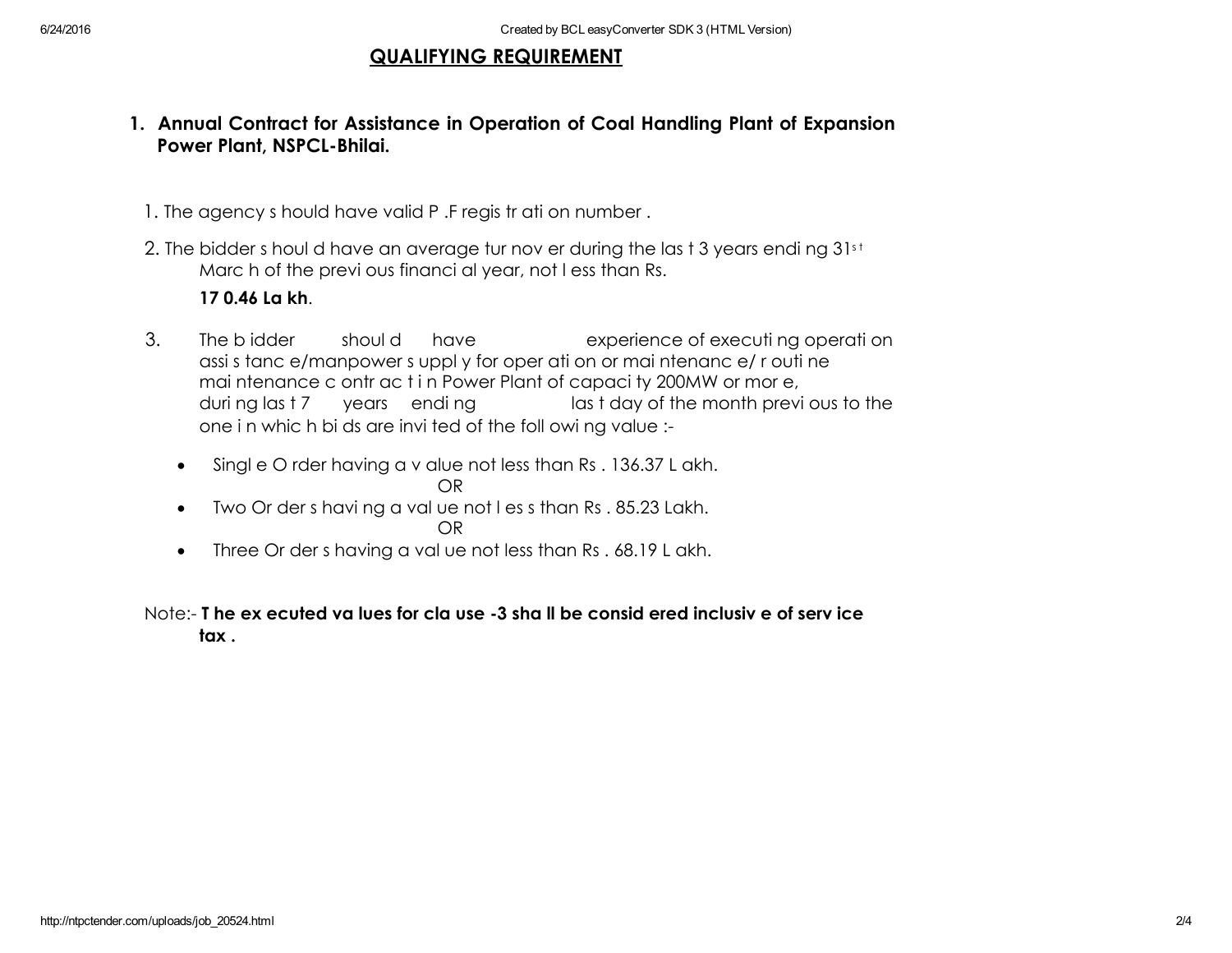# NIT Conditions

- 1. Bid documents will be issued to all the parties on their request (cost of tender document to be made by a crossed demand draft / pay order / banker's cheque in favour of NSPCL payable at Bhilai) for issue of bid documents without prima-facie examination of their qualification status. However, issue of bid documents shall not mean that bidders are considered qualified. Tender document fee will not be refunded. Request for tender documents received after the last date as mentioned above due to delays postal/courier services shall not be entertained.
- 2. Complete set of bidding documents are also available on NTPC website **www.ntpctender.com** prospective bidders can down load the same for submission of bids after tendering the cost of bidding documents directly on the website.
- 3. NSPCL reserves the right to reject any or all bids or cancel / withdraw the Invitation for bids without assigning any reason whatsoever and in such case no bidder / intending bidder shall have any claim arising out of such action.
- 4. Agencies are advised to visit the site to familiarize themselves with the nature of work and the site conditions.
- 5. Smallscale industries registered with NSIC shall be exempted for payment of EMD provided the certificate is related to the subject work only, and the quoted value is within the monetary limit for the said unit set by NSIC.

*(Subject to submission of copy of registration giving details, such as validity, monetary limit, etc.)*

6. If the last date of receiving application and date of bid opening coincide with a holiday, the date will be shifted to the next working day.

Other terms and conditions will be intimated in tender documents.

#### *Address for communication*:

AGM (C&M) NTPC–SAIL POWER COMPANY PRIVATE LIMITED, Post Office: BHILAI (East), Distt. : Durg (CHHATTISGARH), Pin: 490 021  $\rightarrow$  : 0788-2282446, 2227063, 2282425 Fax : 0788–2228651.